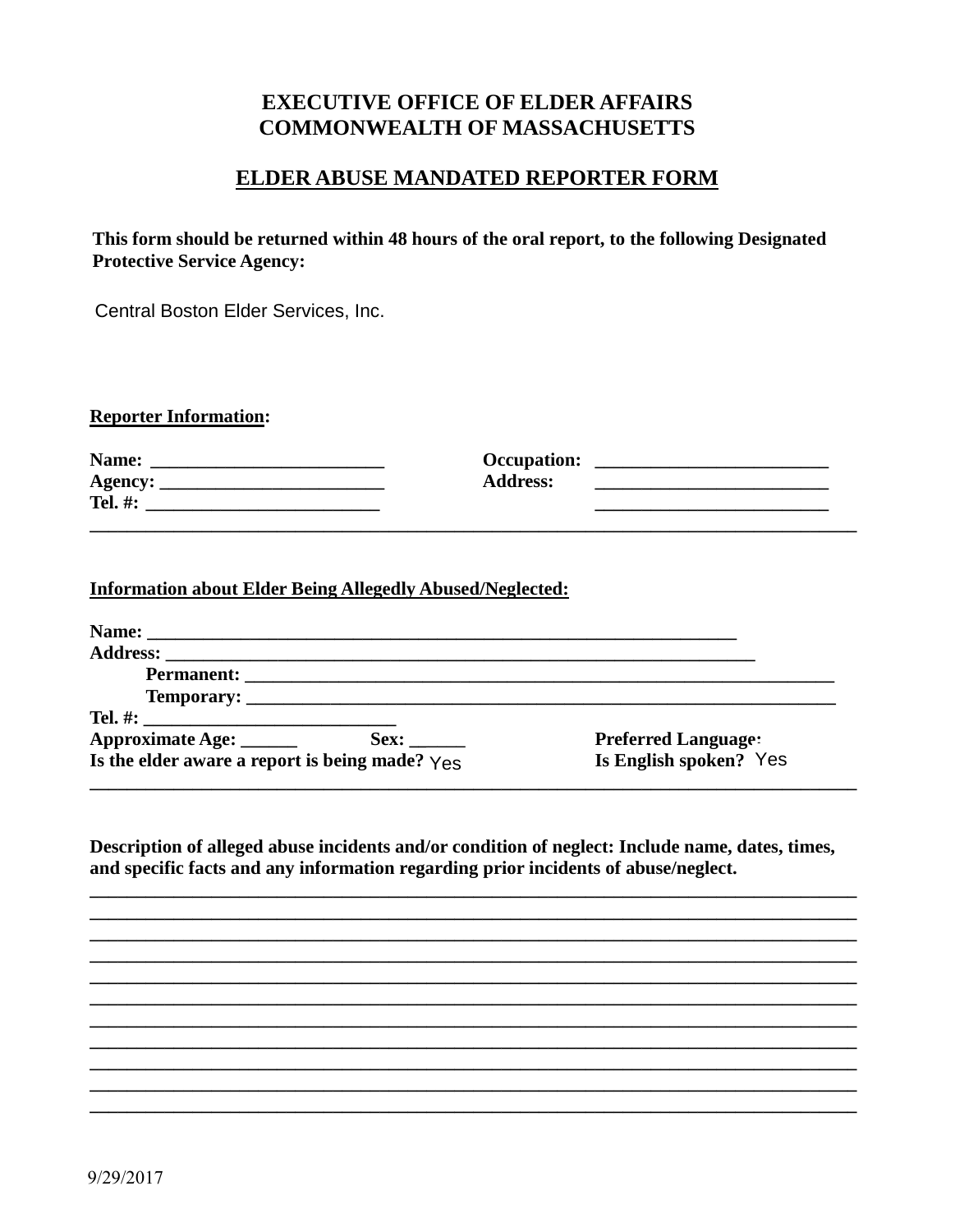Persons or Agencies Involved or Knowledgeable about Elder:

|                                                                                                                                                                                                                                                                                       | $Age$ <sub>________</sub>            |  |  |  |  |
|---------------------------------------------------------------------------------------------------------------------------------------------------------------------------------------------------------------------------------------------------------------------------------------|--------------------------------------|--|--|--|--|
|                                                                                                                                                                                                                                                                                       |                                      |  |  |  |  |
|                                                                                                                                                                                                                                                                                       | $Age \_$                             |  |  |  |  |
|                                                                                                                                                                                                                                                                                       | $Age \_$<br>$\overline{\phantom{a}}$ |  |  |  |  |
|                                                                                                                                                                                                                                                                                       | $Age \_$<br>$\overline{\phantom{a}}$ |  |  |  |  |
|                                                                                                                                                                                                                                                                                       | $Age \_\_$                           |  |  |  |  |
| Is medical treatment required immediately? Yes $\boxed{\phantom{a}}$ No $\boxed{\phantom{a}}$ Possibly $\boxed{\phantom{a}}$<br>Describe treatment needed or already received: _________________________________<br>Does the reporter believe the situation constitutes an emergency? |                                      |  |  |  |  |
| $Yes \perp \mid No \perp \text{Possibly } \perp \perp$<br>Describe the risk of death or immediate and serious harm: _______________________                                                                                                                                           |                                      |  |  |  |  |
|                                                                                                                                                                                                                                                                                       |                                      |  |  |  |  |
| <b>Additional information or comments:</b>                                                                                                                                                                                                                                            |                                      |  |  |  |  |
|                                                                                                                                                                                                                                                                                       |                                      |  |  |  |  |
|                                                                                                                                                                                                                                                                                       |                                      |  |  |  |  |
|                                                                                                                                                                                                                                                                                       |                                      |  |  |  |  |
|                                                                                                                                                                                                                                                                                       |                                      |  |  |  |  |